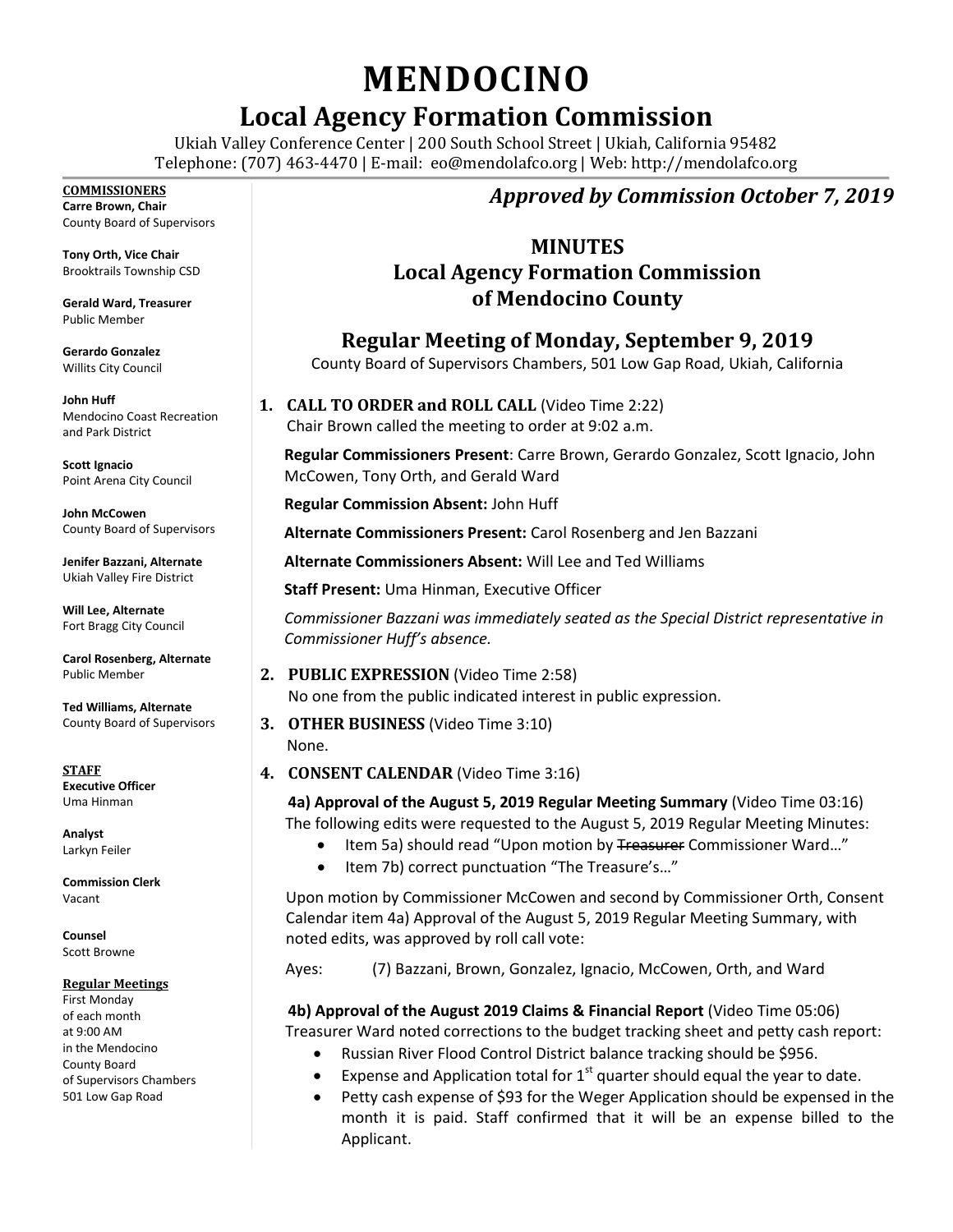| August 2019 Claims totaling                           |   | \$12,394.79 |
|-------------------------------------------------------|---|-------------|
| Hinman & Associates Consulting                        |   | 8,753.25    |
| P. Scott Browne                                       | Ś | 600.00      |
| Ukiah Valley Conference Center                        | Ś | 512.95      |
| Commissioner Stipends & Reimbursements                | Ś | 393.72      |
| Newspapers                                            | Ś | 54.87       |
| <b>CALAFCO Conference Registrations</b>               |   | 2,080.00    |
| (Commissioners Orth, McCowen, Ignacio, and EO Hinman) |   |             |

NOTE: CALAFCO Conference Registrations totaling \$2,600 was approved for 4 Commissioners and the Executive Officer. The number of Commissioners attending went down to 3 following the meeting; the Claim was reduced accordingly to \$2,080.

Upon motion by Commissioner Gonzalez and second by Commissioner McCowen, Consent Calendar item 4b) Approval of the August 5, 2019 Claims and Financial Report, with noted edits, was approved by roll call vote:

Ayes: (7) Bazzani, Brown, Gonzalez, Ignacio, McCowen, Orth, and Ward

- **5. PUBLIC HEARING ITEMS** (Video Time 07:16) None
- **6. WORKSHOP ITEMS** (Video Time 07:23)
	- None

#### **7. MATTERS FOR DISCUSSION & POSSIBLE ACTION**

#### **7a) Informational Report on Tax-Share Agreements** (Video Time 07:30)

EO Hinman presented the staff report, discussing the tax share negotiation and agreement process and outlining LAFCo's role and responsibility under Revenue & Tax Code Section 99. Comments and questions were offered by Commissioners Brown, Gonzalez, McCowen, Orth, Rosenberg and Ward.

Commissioner Orth suggested the report be provided to applicants and responsible parties. Commissioner McCowen offered the following edits for the report:

- Add language to clarify that any tax share agreement would require a 4/5ths vote.
- Page 18 of 50: Add clarifying language to second sentence: "...for that area and prior to annexation negotiates…"
- Page 21 of 50, Attachment B: Add in step for agency approval/denial of the negotiated agreement.

Commissioner Ward requested background on the expired City of Fort Bragg tax sharing agreement and the potential for future tax share agreements between the County and Cities. Commissioners Brown and McCowen offered their recollections on the history of tax share agreements and efforts to date between the City of Ukiah and the County. Commissioner Ward encouraged the preparation of a financial study for the tax share negotiation process prior to application submittal with deposit, which may be helpful to applicants.

Commissioner McCowen noted that only tax sharing agreement required by the state that applies to annexations is the property tax. Post Prop 13 there is a shift towards including sales tax and TOT in tax share negotiations.

Commission direction to staff:

- Send this staff report as information to member agencies and advise them that we will be updating our applications to align with state law and Mendocino LAFCo Policies & Procedures.
- Post information on the LAFCo website.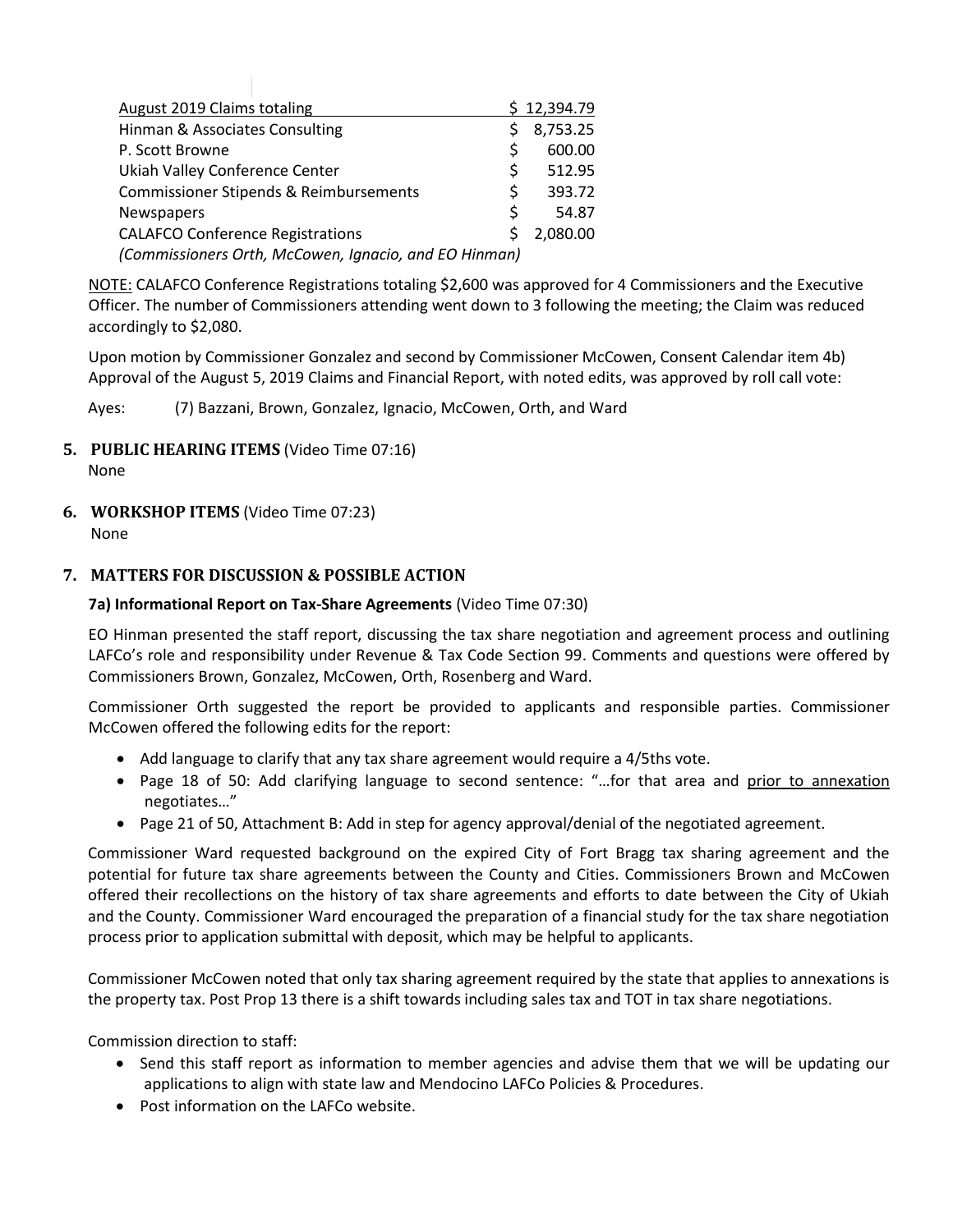#### **7b) CALAFCO 2019 Conference and Business Meeting** (Video Time 32:00)

A. Selection of Commissioners to attend the annual CALAFCO Conference in Sacramento on October 30 - November 1, 2019.

Commissioners Ignacio, McCowen and Orth will attend the 2019 CALAFCO Conference. Commissioner Gonzalez expressed interested in attending, and will advise staff by the end of the week.

B. Assign a voting and alternate delegate to attend and participate in the regional caucus and CALAFCO Annual Business Meeting on October 31, 2019 during the annual conference. (Video Time: 38:54)

Upon motion by Commissioner Ignacio and second by Commissioner Gonzales, Commissioner McCowen was selected as the Voting Delegate and Commissioner Orth selected as the Alternate Delegate.

Ayes: (7) Bazzani, Brown, Gonzalez, Ignacio, McCowen, Orth, and Ward

C. CALAFCO proposed new dues structure for consideration at the 2019 Annual Business Meeting. (Video Time: 41:36)

Comments and questions were offered by Commissioners Brown, Gonzalez, Ignacio, McCowen, Orth, Rosenberg, and Ward. Commissioners expressed concern that the base dues were too high, noting that the proposed dues structure benefits LAFCos of counties with larger populations. Chair Brown directed staff to solicit input from other small LAFCos and agendize the proposal for discussion at the next Regular Meeting.

#### **8. INFORMATION/ REPORT ITEMS**

#### **8a) Work Plan, Current, and Future Proposals** (Video Time: 50:35)

EO Hinman presented the staff report, noting that a new Pre-Application consultation request was received from the Russian River Flood Control District to explore options for providing water service to the Redwood Valley County Water District. Additionally, all Work Plan tasks have been initiated.

Commissioner Orth noted that the Mendocino Coast Health Care District is going through some organizational and/or service changes that may change the application of the Measure C tax and recommended making the applicant for the detachment application aware of the potential changes. Commissioner Orth also noted the potential nexus between emergencies and the Russian River Flood Control Pre-Application regarding providing water to Redwood Valley County Water District.

Commission Ward requested background information on the Moores' Annexation Application that is on hold. EO Hinman provided a summary of recent phone calls with Mr. Moores, noting that he has been advised that funds must be submitted to LAFCo for both the outstanding balance due and a deposit to cost to restart the application.

#### **8b) Correspondence** (Video Time: 56:15)

EO Hinman noted the Letter of Commitment to the Strategic Growth Council for the Sustainable Ag Lands Program grant application. Chair Ward requested clarification regarding the number of staff match and reimbursable hours committed to the project. EO Hinman clarified commitment of a total of 142 hours, 40 of which will be match.

#### **8c) Executive Officer's Report** (Video Time: 57:40)

EO Hinman reported on the following:

 State Controller's Office notice that two districts had not submitted annual financial reports: Anderson Valley Cemetery District (failed to file) and Mendocino Coast Health Care District (non-compliant).